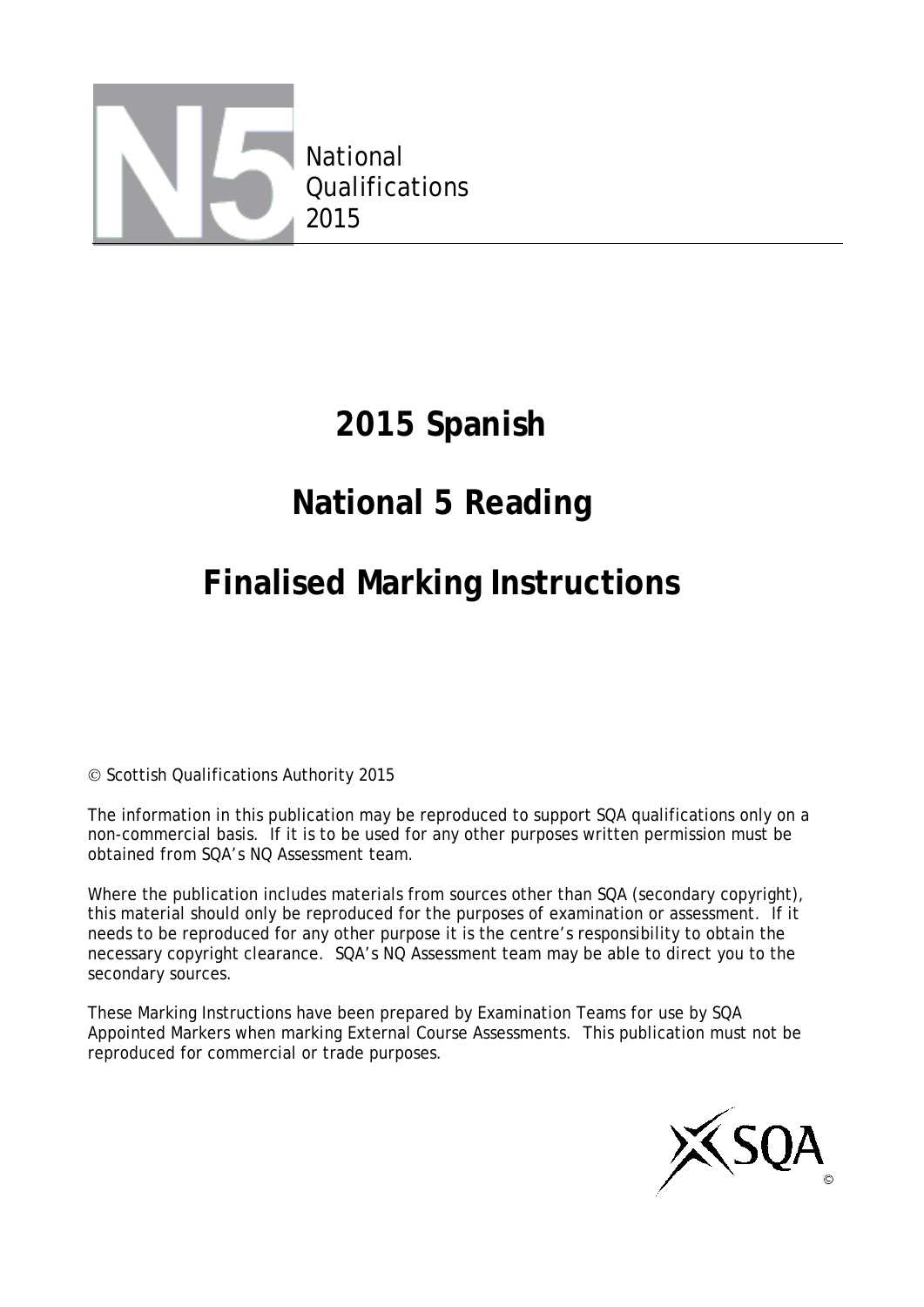#### **General Marking Principles for National 5 Spanish Reading**

*This information is provided to help you understand the general principles you must apply when marking candidate responses to questions in this Paper. These principles must be read in conjunction with the detailed marking instructions, which identify the key features required in candidate responses.*

- (a) Marks for each candidate response must always be assigned in line with these General Marking Principles and the Detailed Marking Instructions for this assessment.
- (b) Marking should always be positive. This means that, for each candidate response, marks are accumulated for the demonstration of relevant skills, knowledge and understanding: they are not deducted from a maximum on the basis of errors or omissions.
- (c) If a specific candidate response does not seem to be covered by either the principles or Detailed Marking Instructions, and you are uncertain how to assess it, you must seek guidance from your Team Leader.
- (d) Award a mark to each answer. Marks are not transferable between questions.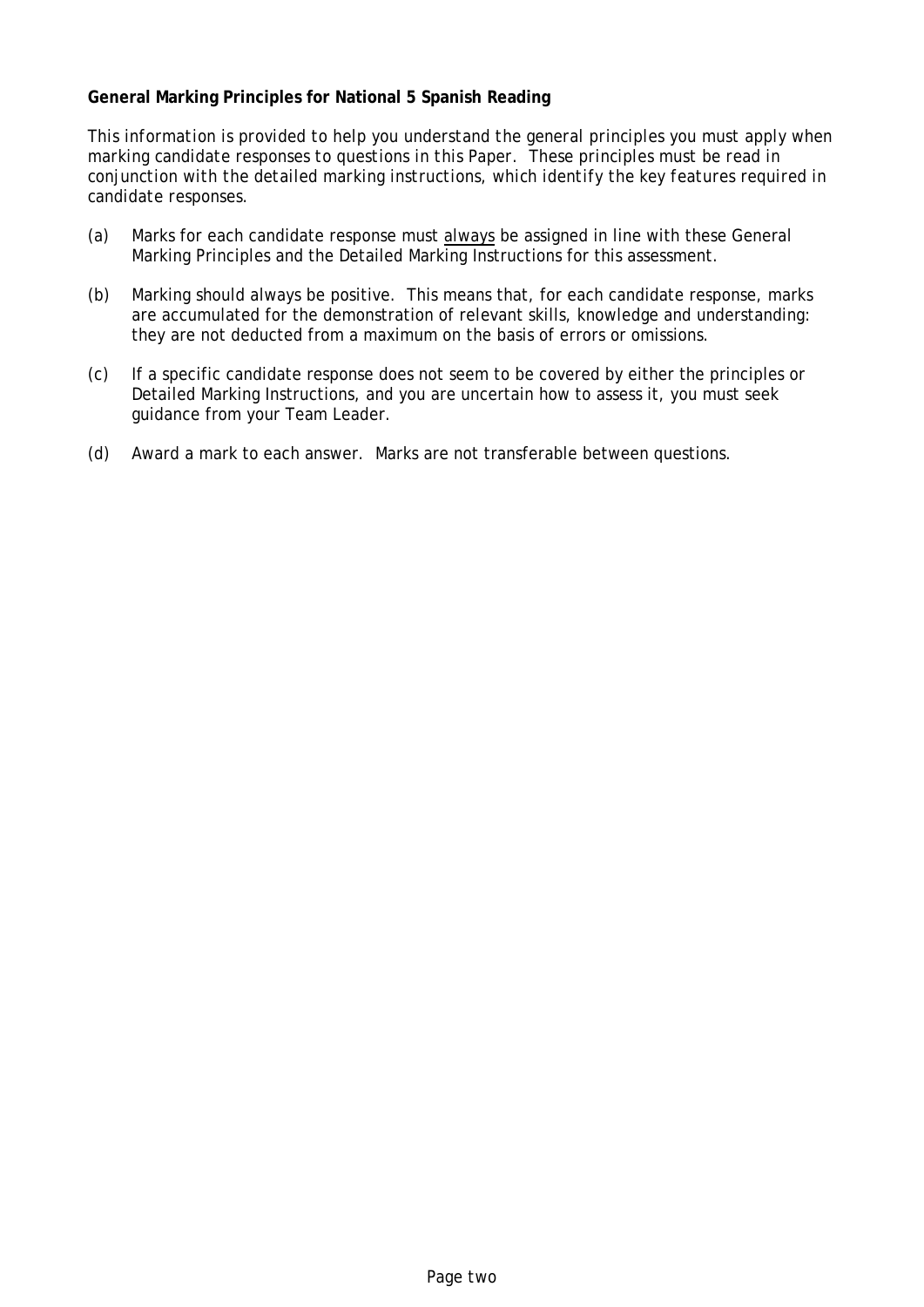|    | Question |     | <b>Expected Answer(s)</b>                                                                                                             | <b>Max Mark</b> | <b>Unacceptable Answers</b>                                                                              |
|----|----------|-----|---------------------------------------------------------------------------------------------------------------------------------------|-----------------|----------------------------------------------------------------------------------------------------------|
| 1. | (a)      |     | Want/wish/desire/need money<br>NB should have feeling of desire                                                                       |                 | Money/wish to spend/win money                                                                            |
|    | (b)      |     | Become/be independent<br>$\bullet$<br>See the world of work/business<br>Source of income<br>(Any 1 from 3)                            |                 | A fountain of income                                                                                     |
|    | (c)      |     | Go out to party/go out in the town/binge with friends<br>$\bullet$<br>Driving lessons/licence/test or to learn to drive               | $\overline{2}$  | Go out with friends/go to town/go to a party/go out to<br>parties<br>Save for a car/driving/driving card |
|    | (d)      |     | Stacking shelves in a supermarket<br>Delivering papers/paper round<br>Looking after/babysitting relatives' children<br>(Any 2 from 3) | 2               | Working in a supermarket<br>Giving/handing out papers<br>Any mention of 'parents'                        |
|    | (e)      |     | Teaches/helps her grandfather how to use the<br>internet/go online<br>Walks her neighbour's dogs<br>(Any 1 from 2)                    | 1               | Any mention of gran                                                                                      |
|    | (f)      | (i) | It's difficult to get up early/in the morning/for school                                                                              | 1               | Tired for school/difficult to get to school                                                              |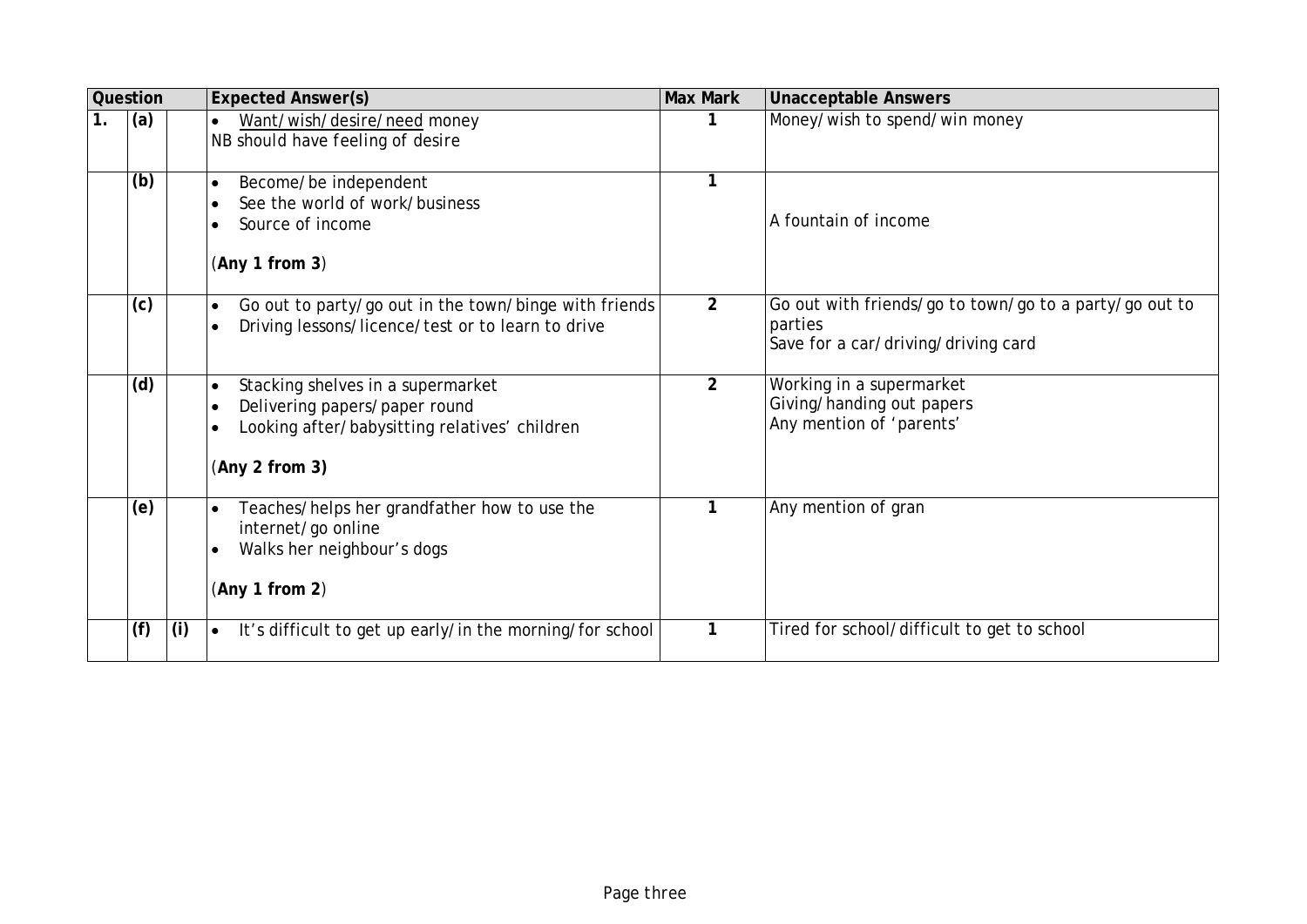| <b>Question</b> |     |     | <b>Expected Answer(s)</b>                                                                                                                                        | <b>Max Mark</b> | <b>Unacceptable Answers</b> |
|-----------------|-----|-----|------------------------------------------------------------------------------------------------------------------------------------------------------------------|-----------------|-----------------------------|
|                 | (f) | (i) | Go to school/class tired/sleepy/fall asleep in class<br>$\bullet$<br>Don't have time for/skip breakfast<br>Learn hardly anything/learn nothing<br>(Any 1 from 3) |                 |                             |
|                 | (g) |     | MIDDLE BOX - Having a part-time job while studying<br>is difficult for many young people<br>NB: If more than one box is ticked, 0 marks are awarded.             |                 |                             |
|                 |     |     |                                                                                                                                                                  | 10              |                             |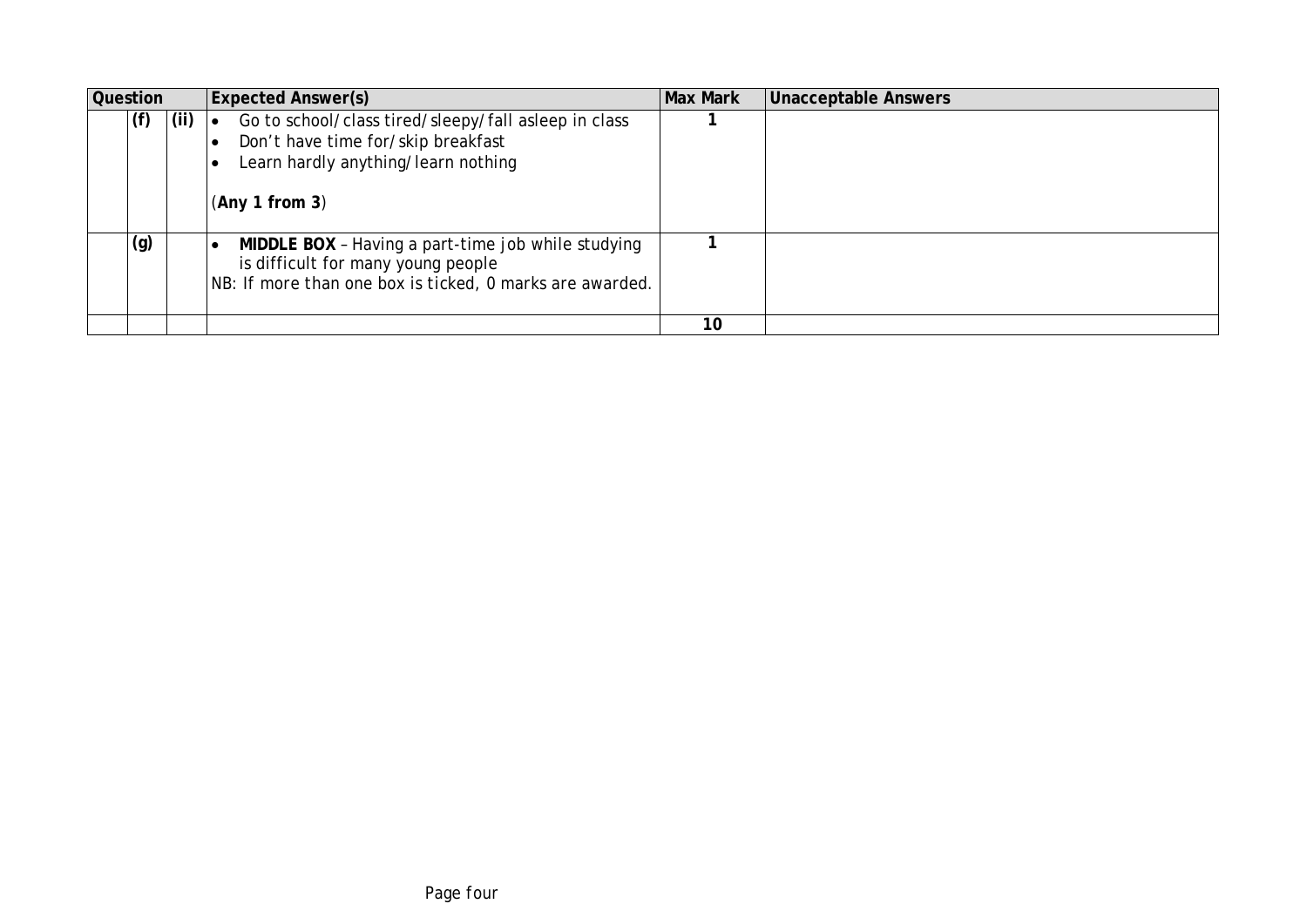|    | Question |      | <b>Max Mark</b><br><b>Expected Answer(s)</b>                                                                            |                | <b>Unacceptable Answers</b>                                                           |
|----|----------|------|-------------------------------------------------------------------------------------------------------------------------|----------------|---------------------------------------------------------------------------------------|
| 2. | (a)      |      | Fifth/5<br>$\bullet$                                                                                                    |                | Any other number                                                                      |
|    | (b)      |      | American sculptures<br>$\bullet$<br>Modern European art (in any order)                                                  | $\overline{2}$ | American statues/culture                                                              |
|    | (c)      |      | They are going to love it/go crazy about it/go wild<br>for it/be passionate about it/it will excite them                |                | They are going to like it/enjoy it<br>It is crazy/it is passionate/it is exciting     |
|    | (d)      |      | Less well-known/less famous artists<br>Of the last 50 years/50 years old/from 50 years ago<br>$\bullet$                 | $\overline{2}$ | Not famous artists<br>50 years                                                        |
|    | (e)      | (i)  | Voting for/choosing their favourite work of art/<br>art/painting                                                        |                | Any mention of artist                                                                 |
|    | (e)      | (ii) | Touch/interactive/tactile screens<br>$\bullet$<br>Survey/questionnaire/evaluation online/on the<br>$\bullet$<br>webpage | $\overline{2}$ | Screen tiles/tactical/tactic screens<br>Like-it/leave a comment/review on the webpage |
|    | (f)      |      | Free days/open days/free access for retired<br>people/pensioners/retired citizens/senior citizens                       |                | Days for pensioners                                                                   |
|    |          |      |                                                                                                                         | 10             |                                                                                       |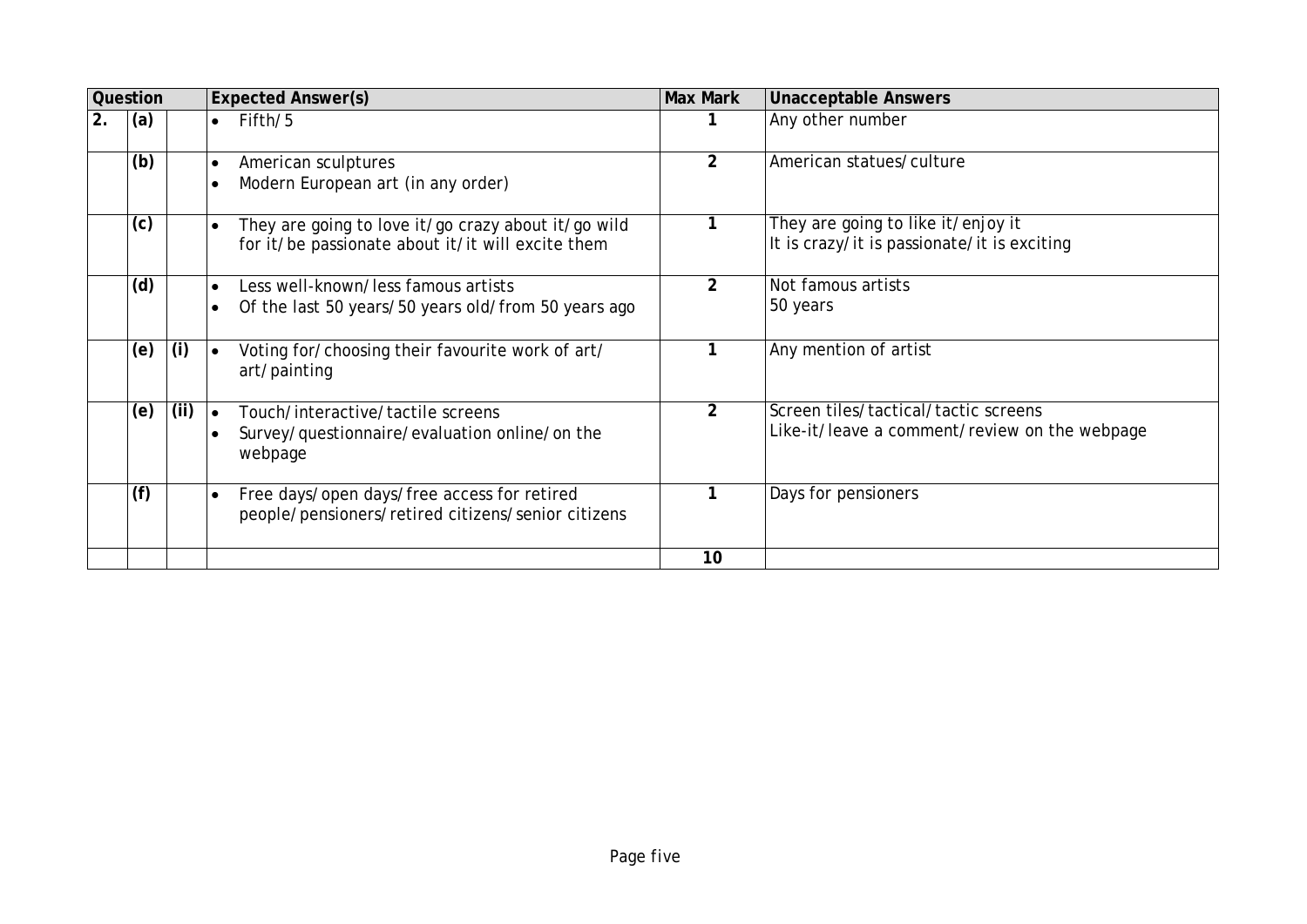|    | Question | <b>Expected Answer(s)</b>                                                                                                                                                                                                                            | <b>Max Mark</b> | <b>Unacceptable Answers</b>                                                                                       |
|----|----------|------------------------------------------------------------------------------------------------------------------------------------------------------------------------------------------------------------------------------------------------------|-----------------|-------------------------------------------------------------------------------------------------------------------|
| 3. | (a)      | Fast/quickly/at excess speed<br>$\bullet$<br>Carelessly/without care/not sensibly/not wisely<br>NB: Accept responses in any order                                                                                                                    | 2               | Without wisdom/sense/thinking/<br>recklessly/dangerously/irresponsibly                                            |
|    | (b)      | (To improve) safety<br>$\bullet$                                                                                                                                                                                                                     | 1               | Security                                                                                                          |
|    | (c)      | Facial expressions<br>$\bullet$<br>Muscle movements<br>$\bullet$<br>Emotions on the face<br>(Any 2 from 3)                                                                                                                                           | $\overline{2}$  |                                                                                                                   |
|    | (d)      | If the driver is distracted/absent-minded/not<br>$\bullet$<br>concentrating<br>If the driver is sleepy/drowsy/tired<br>$\bullet$<br>If the driver is not in a condition to drive<br>(Any 2 from 3)<br>NB: The driver only needs to be mentioned once | $\overline{2}$  | If the driver is concentrating<br>If the driver is (day)dreaming /sleeping/falls asleep<br>The driving conditions |
|    | (e)      | Sound/set off an alarm 5 times<br>$\bullet$<br>If s/he is sleeping/asleep<br>$\bullet$                                                                                                                                                               | $\overline{2}$  | If s/he is tired/sleepy/drowsy                                                                                    |
|    | (f)      | Avoids/prevents an accident<br>$\bullet$<br>Reduces risks (of human error)<br>$\bullet$<br>(Any 1 from 2)                                                                                                                                            |                 |                                                                                                                   |
|    |          |                                                                                                                                                                                                                                                      | 10              |                                                                                                                   |

[END OF MARKING INSTRUCTIONS]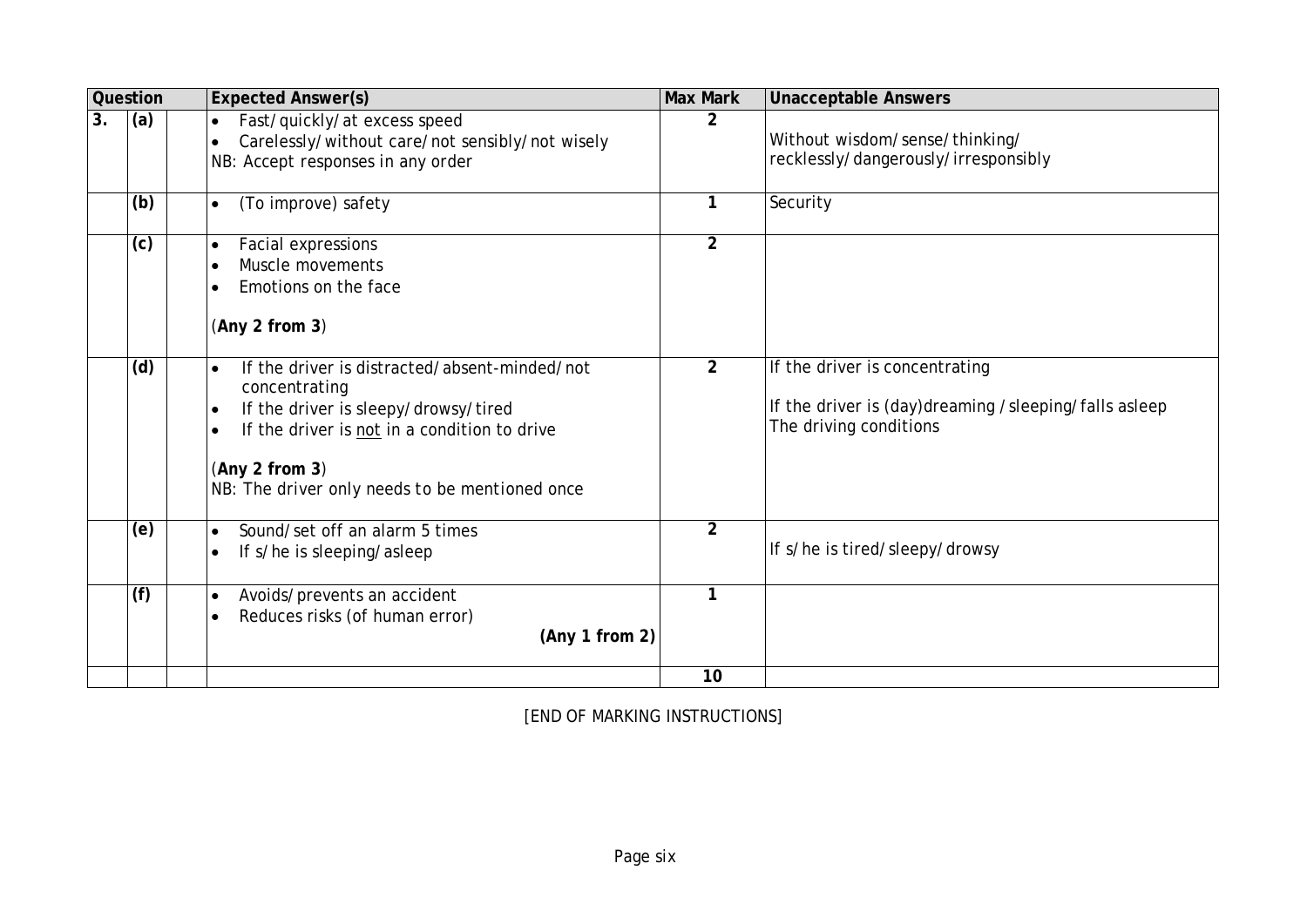

### **2015 Spanish Writing**

# **National 5**

# **Finalised Marking Instructions**

© Scottish Qualifications Authority 2015

The information in this publication may be reproduced to support SQA qualifications only on a non-commercial basis. If it is to be used for any other purposes written permission must be obtained from SQA's NQ Assessment team.

Where the publication includes materials from sources other than SQA (secondary copyright), this material should only be reproduced for the purposes of examination or assessment. If it needs to be reproduced for any other purpose it is the centre's responsibility to obtain the necessary copyright clearance. SQA's NQ Assessment team may be able to direct you to the secondary sources.

These Marking Instructions have been prepared by Examination Teams for use by SQA Appointed Markers when marking External Course Assessments. This publication must not be reproduced for commercial or trade purposes.

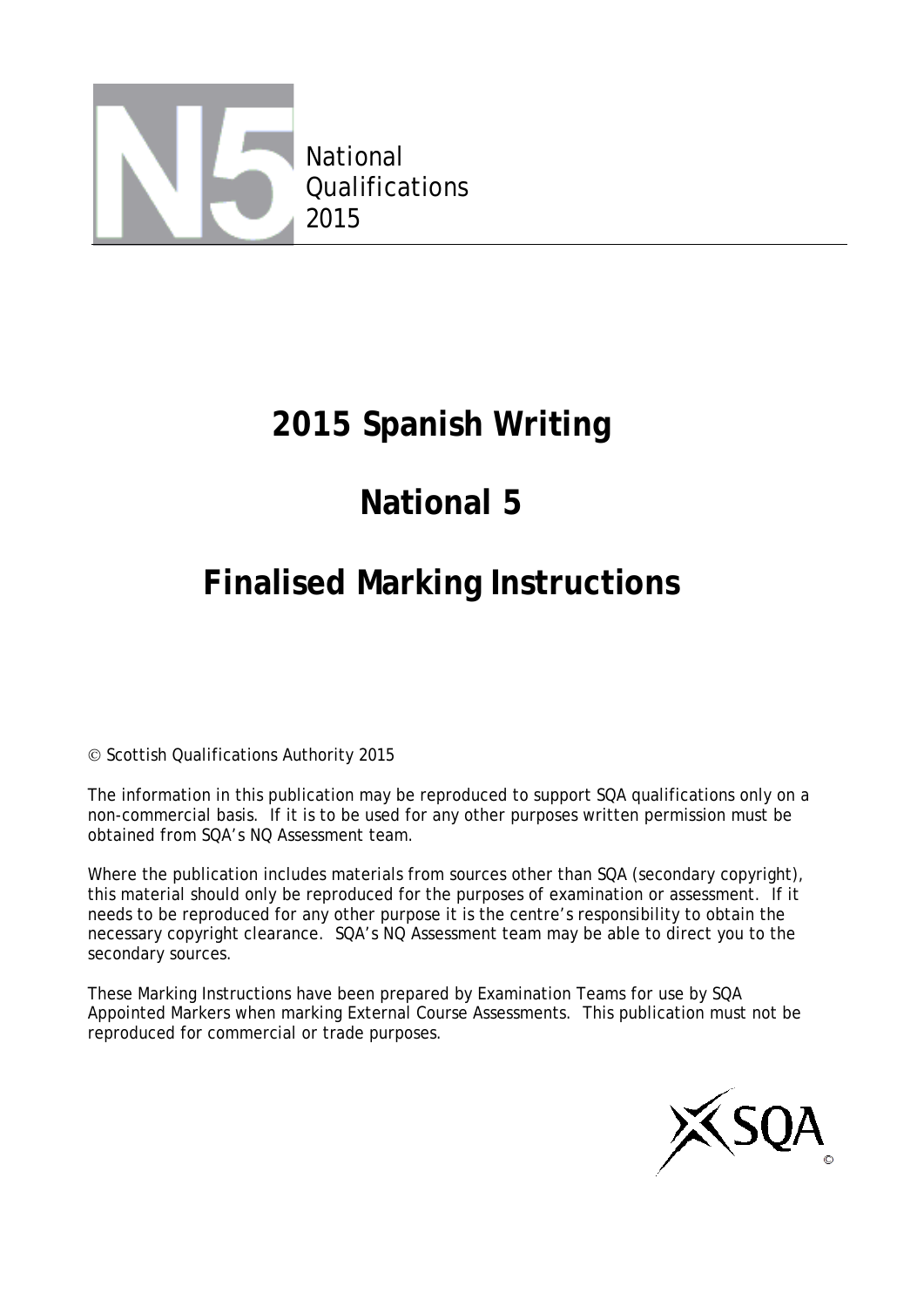#### **General Marking Principles for National 5 Spanish Writing**

Task: E-mail application for a job in this country or abroad, including information specified in six bullet points.

#### Assessment process:

Candidates will write a piece of extended writing in the modern language by addressing six bullet points. These bullet points will follow on from a job-related scenario. The bullet points will cover the four contexts of society, learning, employability and culture to allow candidates to use and adapt learned material. The first four bullet points will be the same each year and the last two will change to suit the scenario. Candidates need to address these 'unpredictable bullet points' in detail to access the full range of marks.

With reference to *Content, Accuracy* and *Language resource*, assess the overall quality of the candidate's response and allocate it to a pegged mark. It is important to assess how candidates have addressed bullet points and detail in relation to this as highlighted in bold in *Content.*

| Category  | <b>Mark</b> | Content                                                                                                                                                                                                                                                                                                                                                                                                                                                                      | Accuracy                                                                                                                                                                                                                                                                                                                                                   | Language resource -<br>variety, range,<br>structures                                                                                                                                                                                                                                                                                                                                                                                                                                                     |
|-----------|-------------|------------------------------------------------------------------------------------------------------------------------------------------------------------------------------------------------------------------------------------------------------------------------------------------------------------------------------------------------------------------------------------------------------------------------------------------------------------------------------|------------------------------------------------------------------------------------------------------------------------------------------------------------------------------------------------------------------------------------------------------------------------------------------------------------------------------------------------------------|----------------------------------------------------------------------------------------------------------------------------------------------------------------------------------------------------------------------------------------------------------------------------------------------------------------------------------------------------------------------------------------------------------------------------------------------------------------------------------------------------------|
| Very good | 20          | The job advert has<br>been addressed in a<br>full and balanced<br>way. The candidate<br>uses detailed<br>language.<br>The candidate<br>addresses the advert<br>completely and<br>competently,<br>including<br>information in<br>response to both<br>unpredictable bullet<br>points.<br>A range of verbs/<br>verb forms, tenses<br>and constructions is<br>used.<br>Overall this comes<br>over as a competent,<br>well thought-out and<br>serious application<br>for the job. | The candidate<br>handles all aspects of<br>grammar and spelling<br>accurately, although<br>the language may<br>contain one or two<br>minor errors.<br>Where the candidate<br>attempts to use<br>language more<br>appropriate to<br>Higher, a slightly<br>higher number of<br>inaccuracies need<br>not detract from the<br>overall very good<br>impression. | The candidate is<br>comfortable with the<br>first person of the verb<br>and generally uses a<br>different verb in each<br>sentence.<br>Some modal verbs and<br>infinitives may be used.<br>There is good use of<br>adjectives, adverbs and<br>prepositional phrases<br>and, where appropriate,<br>word order. There may<br>be a range of tenses.<br>The candidate uses<br>co-ordinating<br>conjunctions and/or<br>subordinate clauses<br>where appropriate.<br>The language of the<br>e-mail flows well. |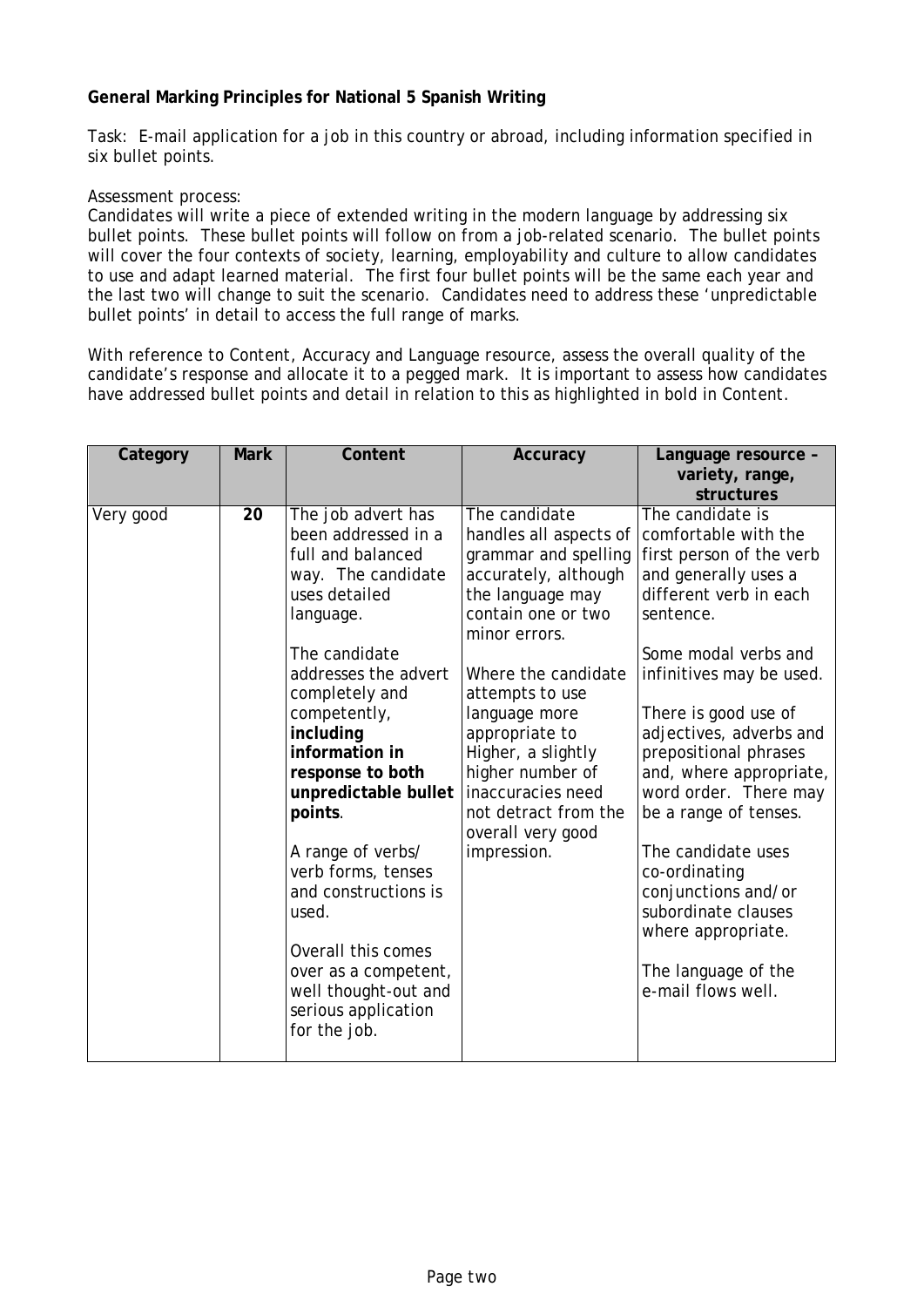| Category     | <b>Mark</b> | Content                                                                                                                                                                                                                                                                                                                                                                                              | <b>Accuracy</b>                                                                                                                                                                                                                                                                                                                                                                                                                                                                                                                                               | Language resource -<br>variety, range,<br>structures                                                                                                                                                                                                                                                                                                                                                                                                   |
|--------------|-------------|------------------------------------------------------------------------------------------------------------------------------------------------------------------------------------------------------------------------------------------------------------------------------------------------------------------------------------------------------------------------------------------------------|---------------------------------------------------------------------------------------------------------------------------------------------------------------------------------------------------------------------------------------------------------------------------------------------------------------------------------------------------------------------------------------------------------------------------------------------------------------------------------------------------------------------------------------------------------------|--------------------------------------------------------------------------------------------------------------------------------------------------------------------------------------------------------------------------------------------------------------------------------------------------------------------------------------------------------------------------------------------------------------------------------------------------------|
| Good         | 16          | The job advert has<br>been addressed<br>competently.<br>There is less<br>evidence of detailed<br>language.<br>The candidate uses a<br>reasonable range of<br>verbs/verb forms.<br>Overall, the<br>candidate has<br>produced a genuine,<br>reasonably accurate<br>attempt at applying<br>for the specific job,<br>even though he/she<br>may not address one<br>of the unpredictable<br>bullet points. | The candidate<br>handles a range of<br>verbs fairly<br>accurately.<br>There are some<br>errors in spelling,<br>adjective endings<br>and, where relevant,<br>case endings. Use of<br>accents is less<br>secure, where<br>appropriate.<br>Where the candidate<br>is attempting to use<br>more complex<br>vocabulary and<br>structures, these may<br>be less successful,<br>although basic<br>structures are used<br>accurately.<br>There may be one or<br>two examples of<br>inaccurate dictionary<br>use, especially in the<br>unpredictable bullet<br>points. | There may be repetition<br>of verbs.<br>There may be examples<br>of listing, in particular<br>when referring to<br>school/college<br>experience, without<br>further amplification.<br>There may be one or<br>two examples of a<br>co-ordinating<br>conjunction, but most<br>sentences are simple<br>sentences.<br>The candidate keeps to<br>more basic vocabulary,<br>particularly in response<br>to either or both<br>unpredictable bullet<br>points. |
| Satisfactory | 12          | The job advert has<br>been addressed fairly<br>competently.<br>The candidate makes<br>limited use of<br>detailed language.<br>The language is fairly<br>repetitive and uses a<br>limited range of<br>verbs and fixed<br>phrases, eg I like, I<br>go, I play.                                                                                                                                         | The verbs are<br>generally correct,<br>but may be<br>repetitive.<br>There are quite a few<br>errors in other parts<br>of speech $-$ gender<br>of nouns, cases,<br>singular/plural<br>confusion, for<br>instance.<br>Prepositions may be<br>missing, eg I go the<br>town.                                                                                                                                                                                                                                                                                      | The candidate copes<br>with the first and third<br>person of a few verbs,<br>where appropriate.<br>A limited range of verbs<br>is used.<br>Sentences are basic and<br>mainly brief.<br>There is minimal use of<br>adjectives, probably<br>mainly after is eg<br>Chemistry is<br>interesting.                                                                                                                                                           |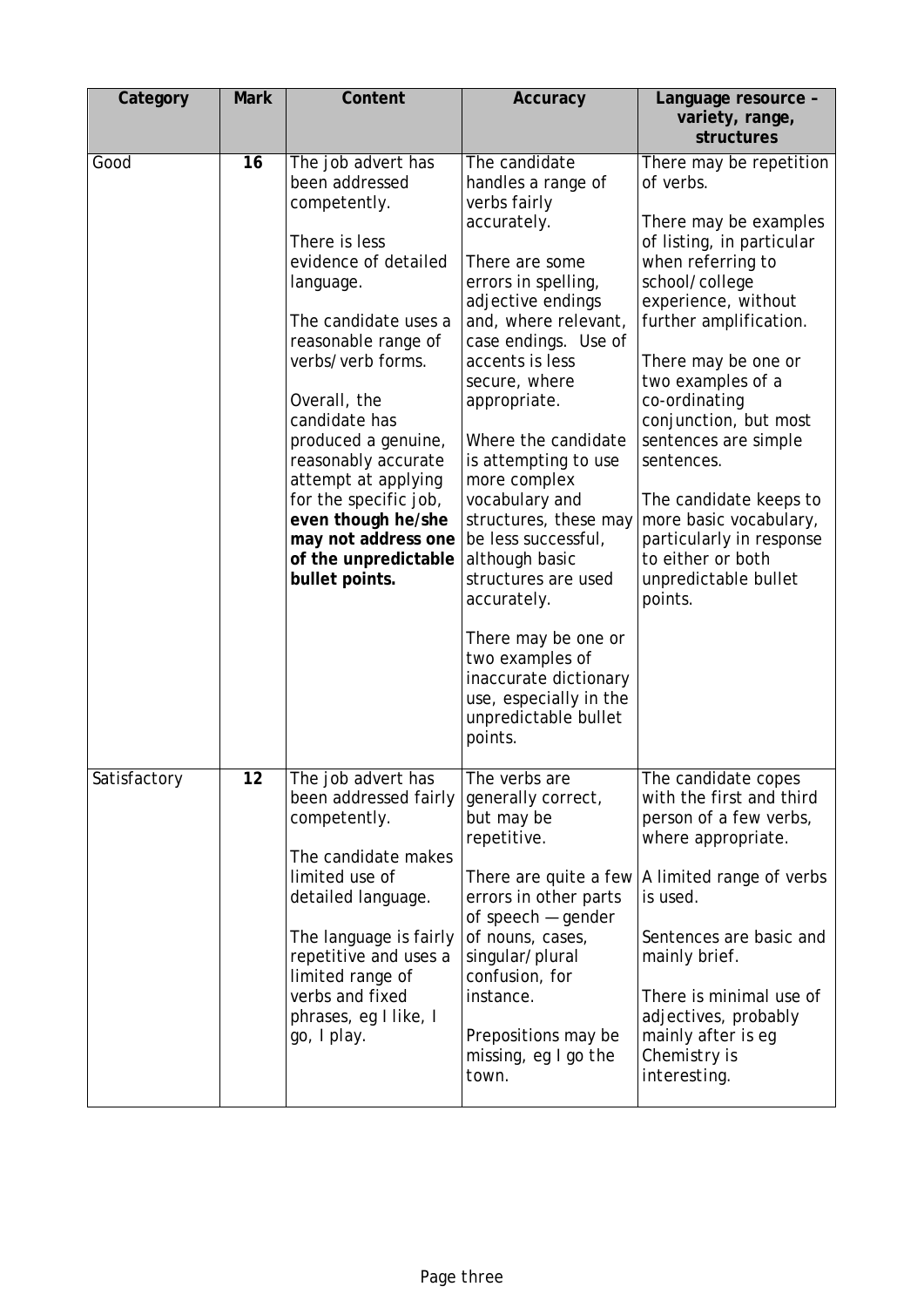| Category       | <b>Mark</b> | Content                                                                                                                                                                                                                                                                                                                                                                                                                                                                                                  | Accuracy                                                                                                                                                                                                                                                                                                                                                                                                    | Language resource -<br>variety, range,<br>structures                                                                                                                                                                                                                                                              |
|----------------|-------------|----------------------------------------------------------------------------------------------------------------------------------------------------------------------------------------------------------------------------------------------------------------------------------------------------------------------------------------------------------------------------------------------------------------------------------------------------------------------------------------------------------|-------------------------------------------------------------------------------------------------------------------------------------------------------------------------------------------------------------------------------------------------------------------------------------------------------------------------------------------------------------------------------------------------------------|-------------------------------------------------------------------------------------------------------------------------------------------------------------------------------------------------------------------------------------------------------------------------------------------------------------------|
|                |             | The candidate copes<br>fairly well with areas<br>of personal details,<br>education, skills,<br>interests and work<br>experience but does<br>not deal fully with<br>the two<br>unpredictable bullet<br>points and indeed<br>may not address<br>either or both of the<br>unpredictable bullet<br>points.<br>On balance however<br>the candidate has<br>produced a<br>satisfactory job<br>application in the<br>specific language.                                                                          | Overall, there is<br>more correct than<br>incorrect.                                                                                                                                                                                                                                                                                                                                                        | The candidate has a<br>weak knowledge of<br>plurals.<br>There may be several<br>spelling errors, eg<br>reversal of vowel<br>combinations.                                                                                                                                                                         |
| Unsatisfactory | 8           | The job advert has<br>been addressed in an<br>uneven manner<br>and/or with<br>insufficient use of<br>detailed language.<br>The language is<br>repetitive, eg I like, I<br>go, I play may<br>feature several<br>times.<br>There may be little<br>difference between<br>Satisfactory and<br>Unsatisfactory.<br>Either or both of the<br>unpredictable bullet<br>points may not have<br>been addressed.<br>There may be one<br>sentence which is not<br>intelligible to a<br>sympathetic native<br>speaker. | Ability to form tenses<br>is inconsistent.<br>There are errors in<br>many other parts of<br>speech $-$ gender of<br>nouns, cases,<br>singular/plural<br>confusion, for<br>instance.<br>Several errors are<br>serious, perhaps<br>showing mother<br>tongue interference.<br>The detail in the<br>unpredictable bullet<br>points may be very<br>weak.<br>Overall, there is<br>more incorrect than<br>correct. | The candidate copes<br>mainly only with the<br>personal language<br>required in bullet points<br>1 and 2.<br>The verbs "is" and<br>"study" may also be<br>used correctly.<br>Sentences are basic.<br>An English word may<br>appear in the writing.<br>There may be an<br>example of serious<br>dictionary misuse. |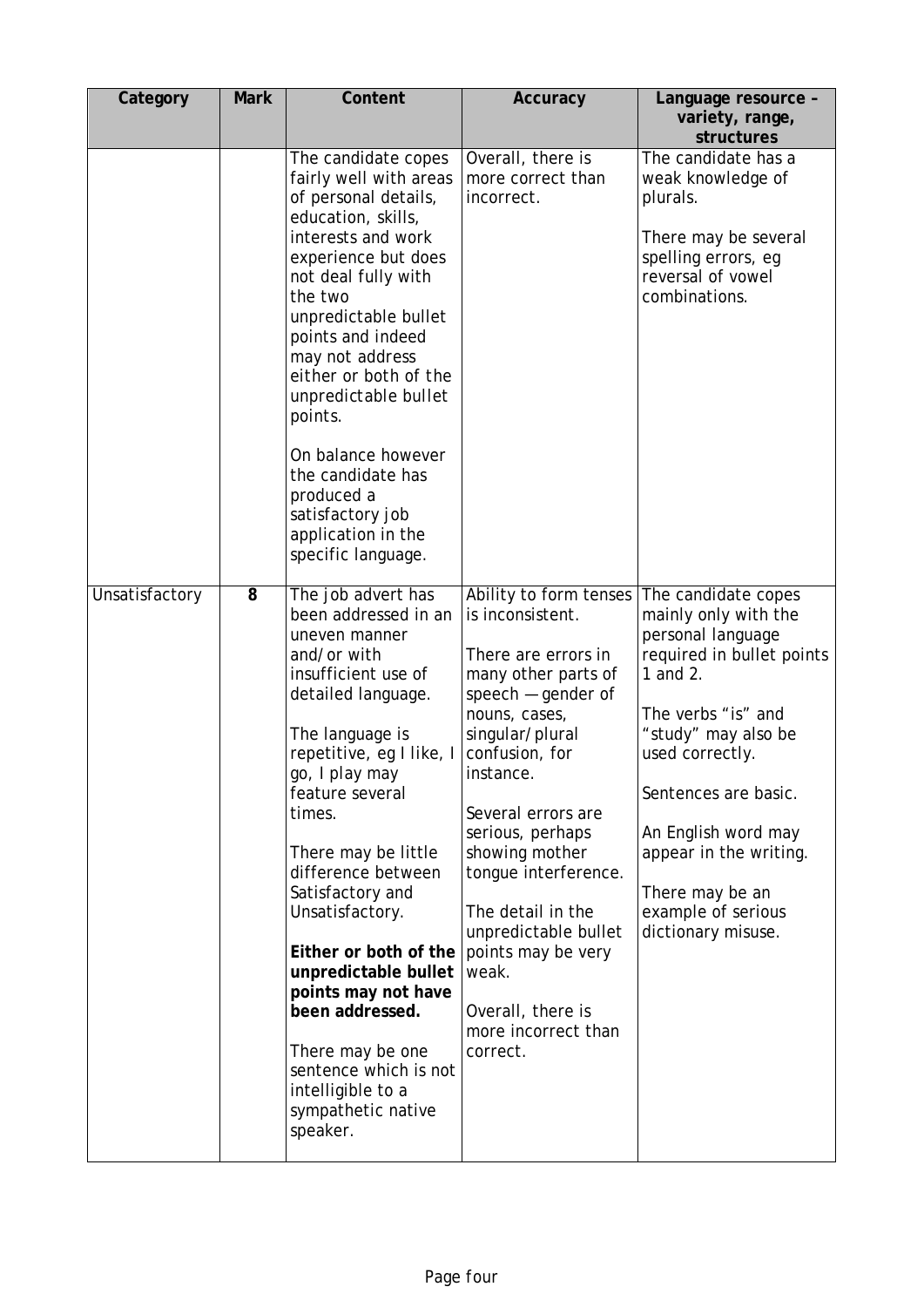| Category  | <b>Mark</b> | Content                                                                                                                                                                                                                                                                                                                                                               | Accuracy                                                                                                                                                                                                                                                             | Language resource -<br>variety, range,<br>structures                                                                                                                                                                                                                                                                                                                                                                                                   |
|-----------|-------------|-----------------------------------------------------------------------------------------------------------------------------------------------------------------------------------------------------------------------------------------------------------------------------------------------------------------------------------------------------------------------|----------------------------------------------------------------------------------------------------------------------------------------------------------------------------------------------------------------------------------------------------------------------|--------------------------------------------------------------------------------------------------------------------------------------------------------------------------------------------------------------------------------------------------------------------------------------------------------------------------------------------------------------------------------------------------------------------------------------------------------|
| Poor      | 4           | The candidate has<br>had considerable<br>difficulty in<br>addressing the job<br>advert. There is<br>little evidence of the<br>use of detailed<br>language.<br>Three or four<br>sentences may not be prepositions, for<br>understood by a<br>sympathetic native<br>speaker.<br>Either or both of the<br>unpredictable bullet<br>points may not have<br>been addressed. | Many of the verbs are<br>incorrect.<br>There are many<br>errors in other parts<br>of speech - personal<br>pronouns, gender of<br>nouns, cases,<br>singular/plural<br>confusion,<br>instance.<br>The language is<br>probably inaccurate<br>throughout the<br>writing. | The candidate cannot<br>cope with more than<br>one or two basic verbs.<br>The candidate displays<br>almost no knowledge of<br>the present tense of<br>verbs.<br>Verbs used more than<br>once may be written<br>differently on each<br>occasion.<br>Sentences are very<br>short.<br>The candidate has a<br>very limited vocabulary.<br>Several English words<br>may appear in the<br>writing.<br>There are examples of<br>serious dictionary<br>misuse. |
| Very poor | 0           | The candidate is<br>unable to address the<br>job advert.<br>The two<br>unpredictable bullet<br>points may not have<br>been addressed.<br>Very little is<br>intelligible to a<br>sympathetic native<br>speaker.                                                                                                                                                        | Virtually nothing is<br>correct.                                                                                                                                                                                                                                     | The candidate may only<br>cope with the verbs to<br>have and to be.<br>Very few words are<br>written correctly in the<br>modern language.<br>English words are used.<br>There may be several<br>examples of mother<br>tongue interference.<br>There may be several<br>examples of serious<br>dictionary misuse.                                                                                                                                        |

### [END OF MARKING INSTRUCTIONS]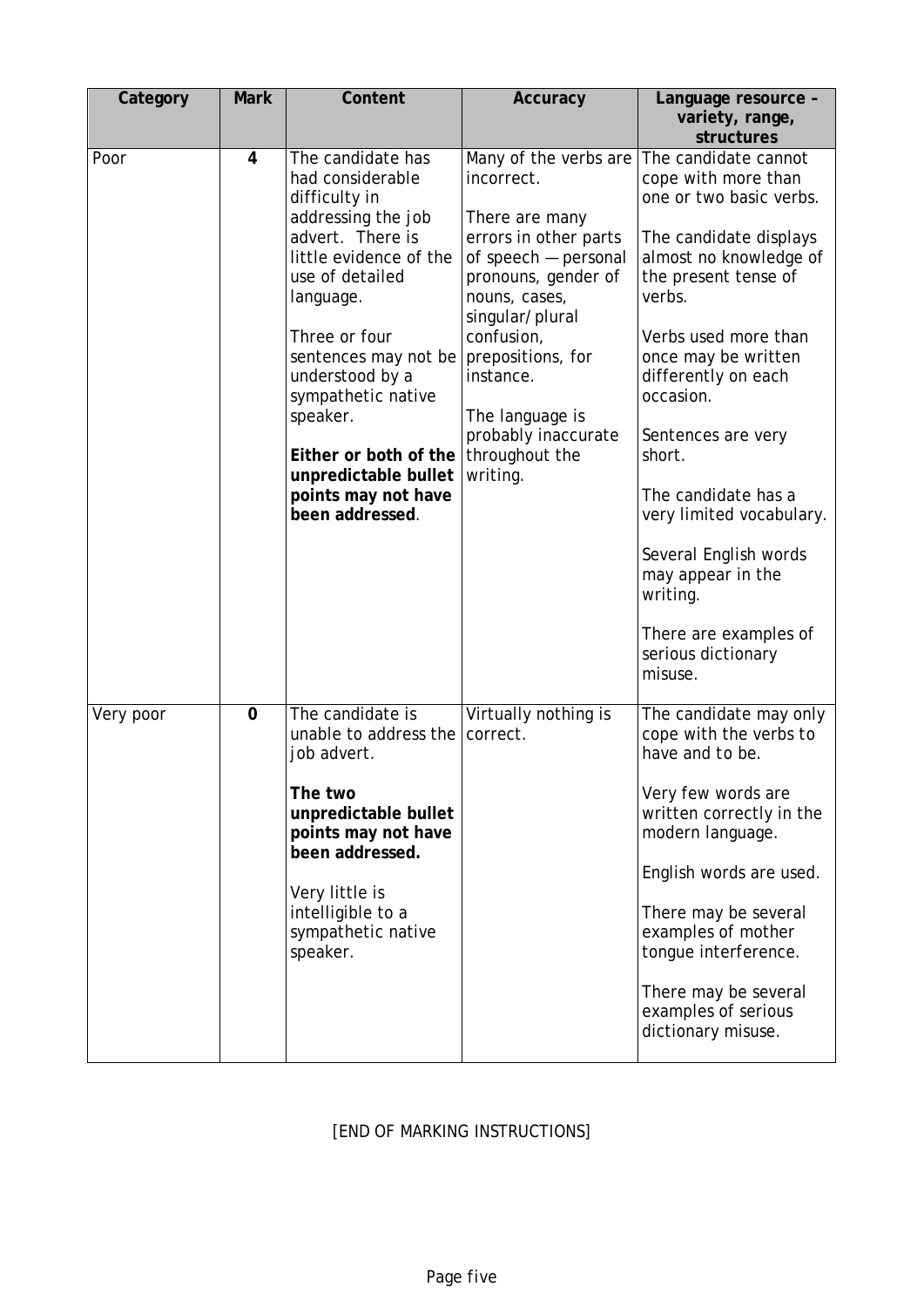

### **2015 Spanish**

### **National 5 Listening**

### **Finalised Marking Instructions**

© Scottish Qualifications Authority 2015

The information in this publication may be reproduced to support SQA qualifications only on a non-commercial basis. If it is to be used for any other purposes written permission must be obtained from SQA's NQ Assessment team.

Where the publication includes materials from sources other than SQA (secondary copyright), this material should only be reproduced for the purposes of examination or assessment. If it needs to be reproduced for any other purpose it is the centre's responsibility to obtain the necessary copyright clearance. SQA's NQ Assessment team may be able to direct you to the secondary sources.

These Marking Instructions have been prepared by Examination Teams for use by SQA Appointed Markers when marking External Course Assessments. This publication must not be reproduced for commercial or trade purposes.

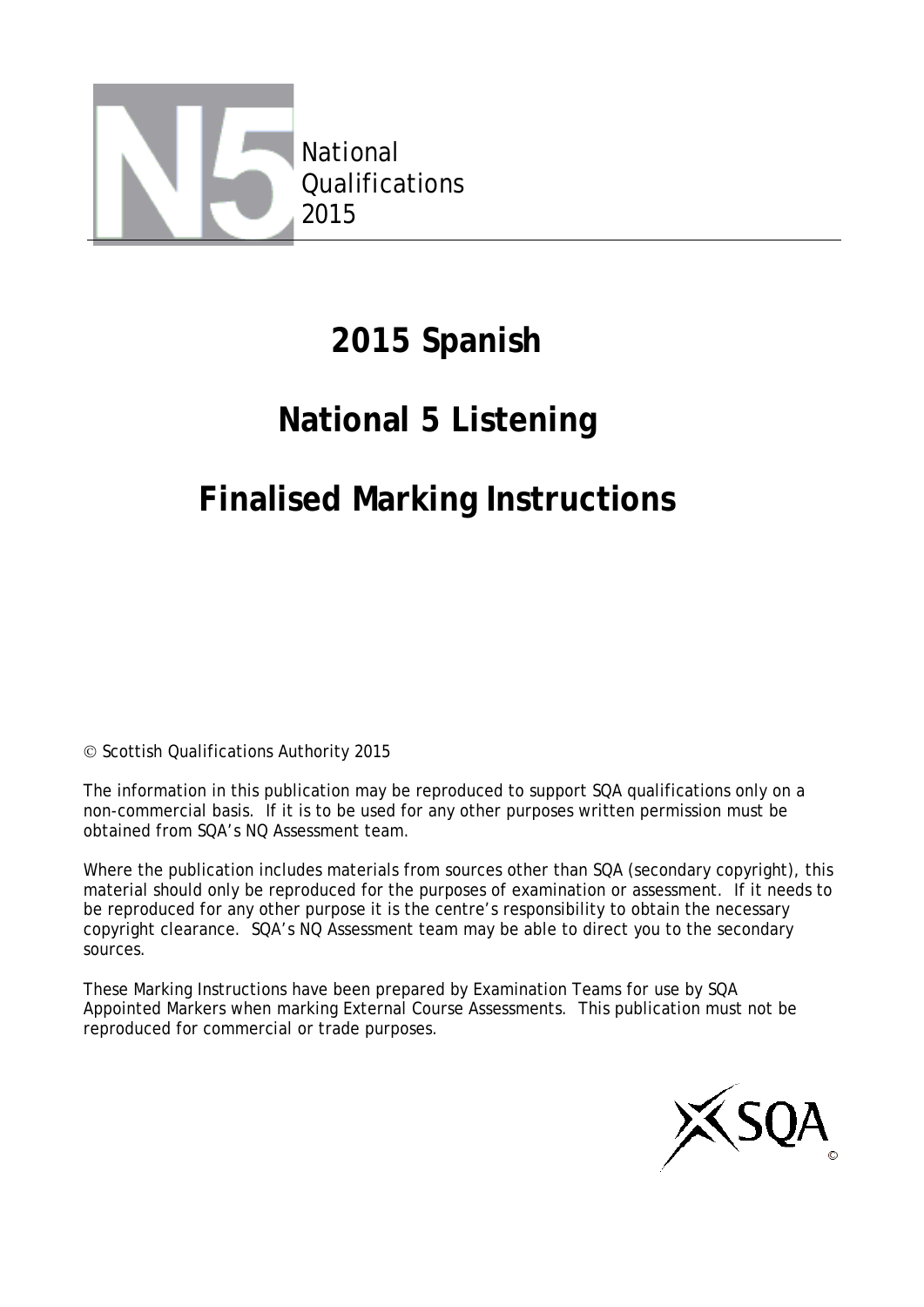#### **General Marking Principles for National 5 Spanish Listening**

*This information is provided to help you understand the general principles you must apply when marking candidate responses to questions in this Paper. These principles must be read in conjunction with the detailed marking instructions, which identify the key features required in candidate responses.*

- **(a)** Marks for each candidate response must always be assigned in line with these General Marking Principles and the Detailed Marking Instructions for this assessment.
- **(b)** Marking should always be positive. This means that, for each candidate response, marks are accumulated for the demonstration of relevant skills, knowledge and understanding: they are not deducted from a maximum on the basis of errors or omissions.
- **(c)** If a specific candidate response does not seem to be covered by either the principles or Detailed Marking Instructions, and you are uncertain how to assess it, you must seek guidance from your Team Leader.
- **(d)** The utmost care must be taken when entering and totalling marks. Where appropriate, all summations for totals must be carefully checked and confirmed.
- **(e)** The Marking Instructions indicate the essential idea that a candidate should provide for each answer.
- **(f)** The answers for each question must come from the item.
- **(g)** The assessment of overall purpose is always a supported question (for example, a grid) in Item 1.
- **(h)** There are two or three supported marks across the two items. Where there are supported marks in the form of a grid, award zero marks where a candidate ticks all boxes.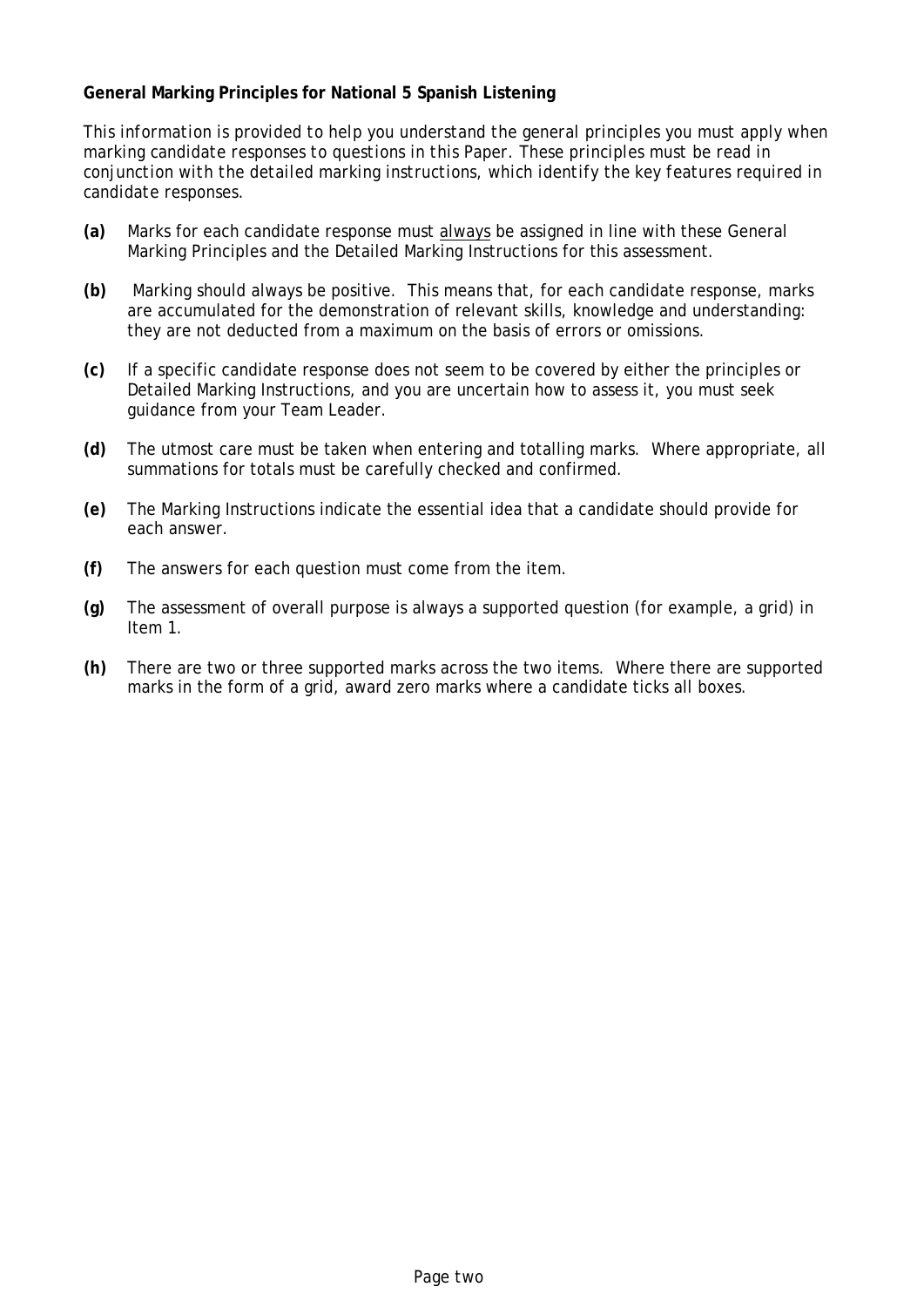### **Detailed Marking Instructions for each Question**

|               | <b>Question</b> | <b>Expected Answer(s)</b>                                                                                                                                                    | <b>Max</b><br><b>Mark</b> | <b>Unacceptable Answers</b>                                                                        |
|---------------|-----------------|------------------------------------------------------------------------------------------------------------------------------------------------------------------------------|---------------------------|----------------------------------------------------------------------------------------------------|
| $\mathbf 1$ . | (a)             | Swiss/from Switzerland<br>$\bullet$<br>Speaks/knows/understands many/lots of languages<br>$\bullet$<br>Speaks French, Italian and German (any 2 languages)<br>(Any 1 from 3) | 1                         | Speaks languages/different languages<br>Speaks three languages/speaks France, Italy, Germany       |
|               | (b)             | She has an enthusiastic teacher<br>$\bullet$<br>(Learns/sings) songs<br>$\bullet$<br>Teacher has good sense of humour<br>NB: Ignore gender<br>(Any 1 from 3)                 | 1                         | Teacher is fun/funny<br>The teacher (on its own)<br>Classes are fun                                |
|               | (c)             | Interactive board/Smart Board/active board/<br>$\bullet$<br>interactive screens/touch screens                                                                                | 1                         | Chalk board<br>Internet<br>Internet activities<br>Interactive technology/devices                   |
|               | (d)             | She helps/talks to/speaks to/communicates with<br>$\bullet$<br>tourists (visiting her town)                                                                                  | 1                         | Useful for tourists<br>Lots of tourists visit the city<br>Help her to speak to tourists on holiday |
|               | (e)             | Ireland<br>$\bullet$<br>NB: ignore wrong compass point                                                                                                                       | $\mathbf{1}$              | Any other country                                                                                  |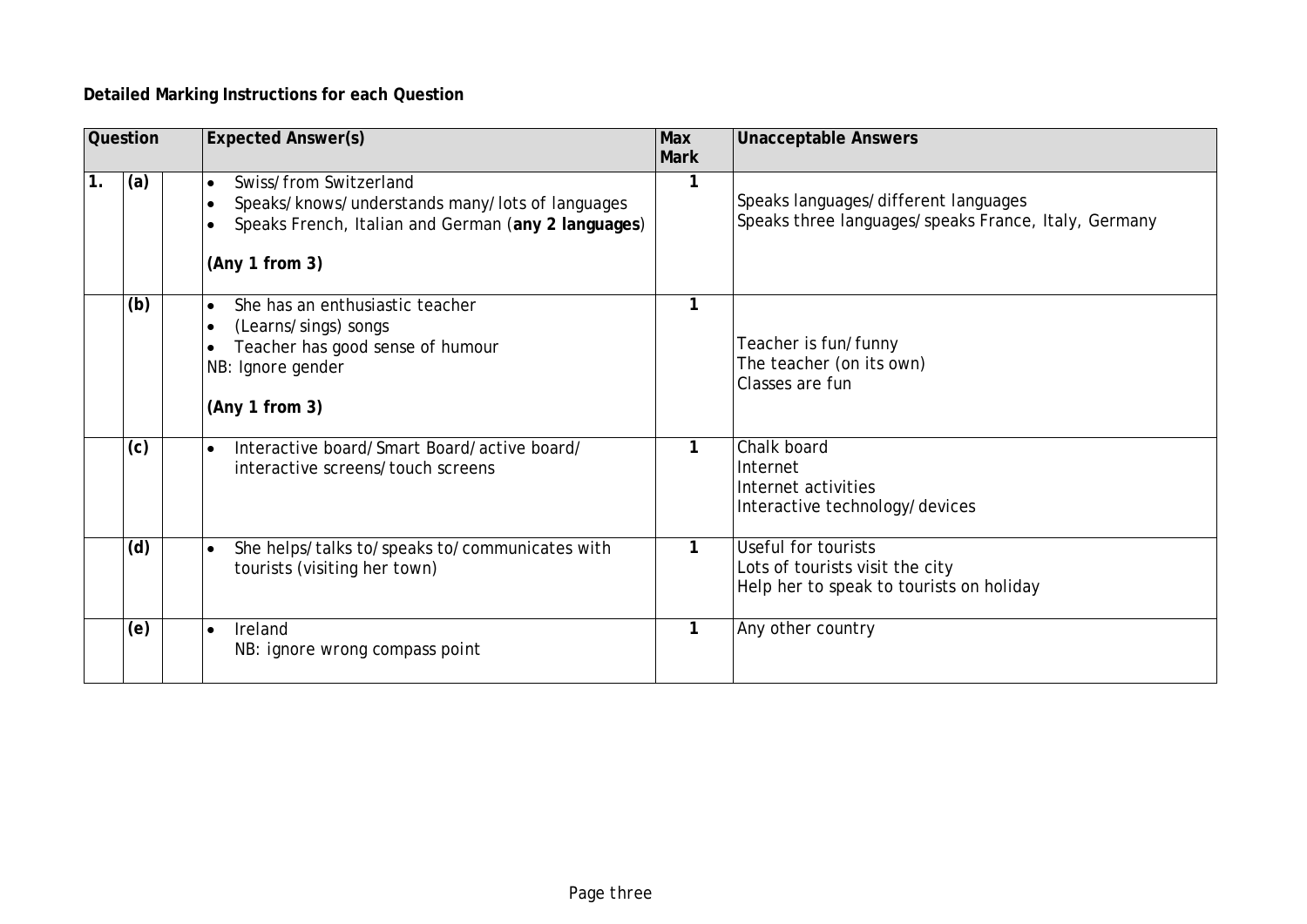| <b>Question</b> |  | <b>Expected Answer(s)</b><br>Max<br><b>Mark</b>                                                                                                  |                | <b>Unacceptable Answers</b>                                                                                                                                      |
|-----------------|--|--------------------------------------------------------------------------------------------------------------------------------------------------|----------------|------------------------------------------------------------------------------------------------------------------------------------------------------------------|
| (f)             |  | Work for an international company/business/firm/<br>٠<br>office<br>Travel/see/go around the world                                                | $\overline{2}$ | <b>Work internationally</b><br>An international job or other workplace<br>Travel/go/live/work abroad<br>Travel<br>Work around the world<br>Learn other languages |
| (g)             |  | BOTTOM BOX - they play an important part in many<br>$\bullet$<br>areas of her life<br>NB: If more than one box is ticked, 0 marks are<br>awarded |                |                                                                                                                                                                  |
|                 |  |                                                                                                                                                  | 8              |                                                                                                                                                                  |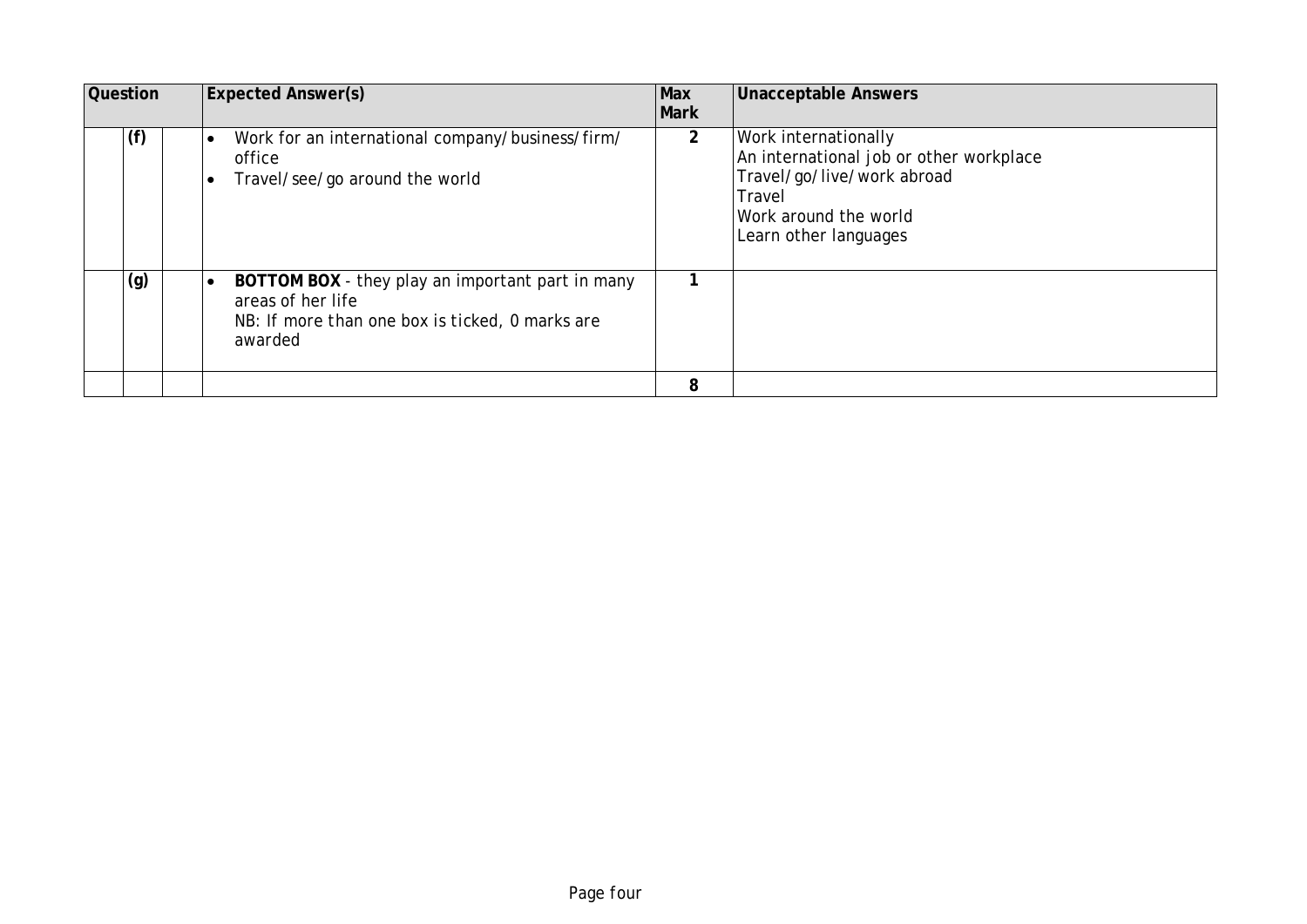|    | Question | <b>Max</b><br><b>Expected Answer(s)</b><br><b>Mark</b>                                                                                                                                    |                | <b>Unacceptable Answers</b>                                                                                                                              |
|----|----------|-------------------------------------------------------------------------------------------------------------------------------------------------------------------------------------------|----------------|----------------------------------------------------------------------------------------------------------------------------------------------------------|
| 2. | (a)      | Three hours<br>$\bullet$<br>NB: ignore additional information                                                                                                                             | $\mathbf{1}$   | Any other time                                                                                                                                           |
|    | (b)      | BOX 2 - the first exam is Biology<br>$\bullet$<br>BOX 4 - they last for 17 days in total<br>$\bullet$                                                                                     | $\overline{2}$ | Three boxes ticked maximum mark=1<br>Four boxes ticked=0                                                                                                 |
|    | (c)      | It's not easy working alone<br>$\bullet$<br>Learns better/more<br>$\bullet$<br>Time passes quicker/quickly/fast/faster<br>$\bullet$<br>Not so bored/not boring<br>(Any 2 from 4)          | $\overline{2}$ | They work together/harder/better/it is better<br>Learns quickly/quicker<br>Time passes<br>His friend comes to his house<br>He goes to his friend's house |
|    | (d)      | Eats biscuits<br>$\bullet$<br>Calls/phones/talks/speaks to/chats with friends<br>$\bullet$<br>Watches a soap opera/TV series/TV drama<br>$\bullet$<br>(Any 2 from 3)                      | $\overline{2}$ | Eats/eats snacks<br>Emails/texts/goes out with/hangs out with friends<br>Watches TV/TV programme                                                         |
|    | (e)      | (Remembering/memorising/learning) the dates<br>$\bullet$                                                                                                                                  | 1              | Facts/information<br>Not a good memory                                                                                                                   |
|    | (f)      | Be/go/relax outdoors/outside/in the open air/out in<br>fresh air<br>Going out on his bike/cycling<br>$\bullet$<br>Training with his swimming club/swimming<br>$\bullet$<br>(Any 2 from 3) | $\overline{2}$ | Outside (without verb)/reading books outside/go out/be out<br>Training                                                                                   |